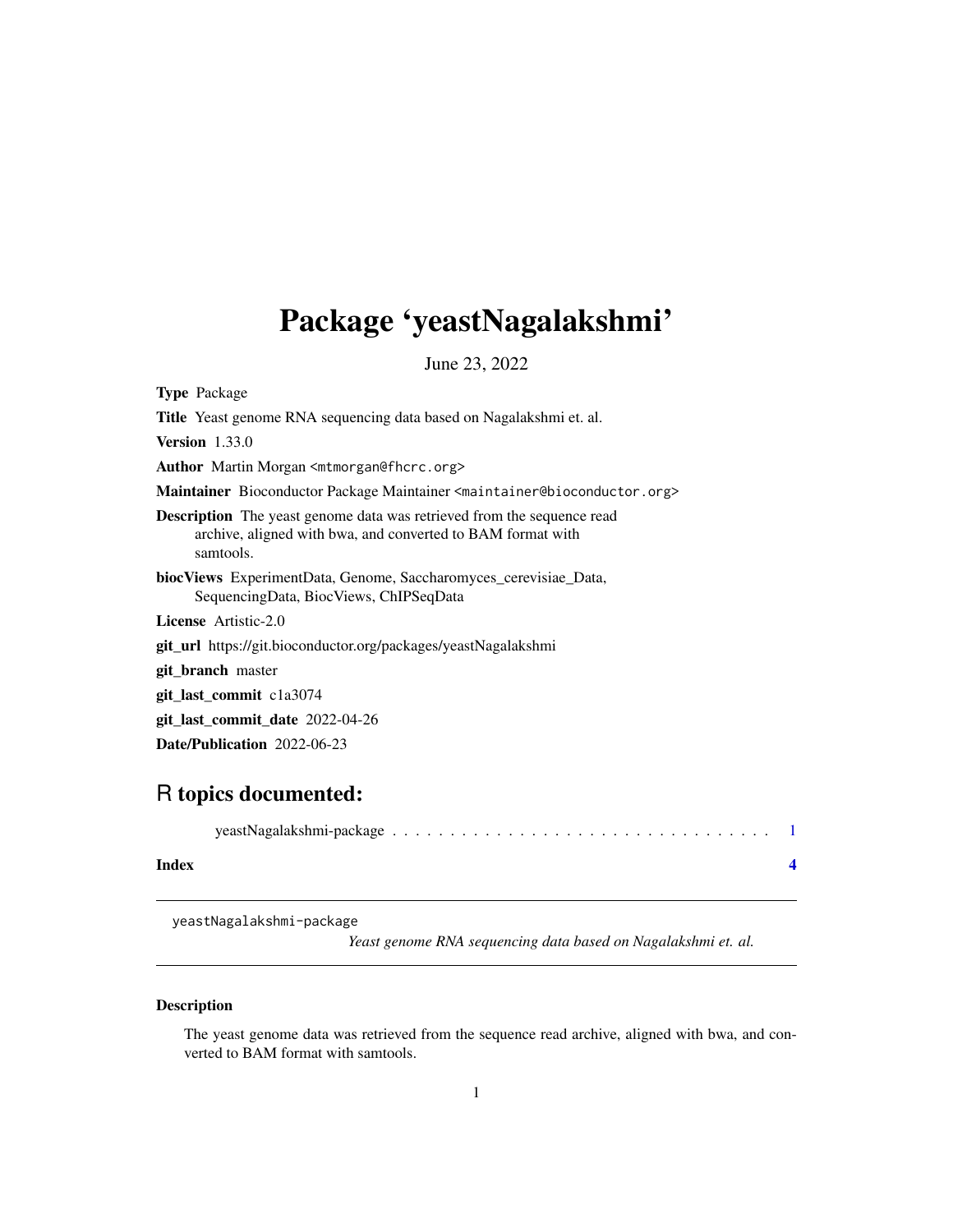2 yeastNagalakshmi-package

Details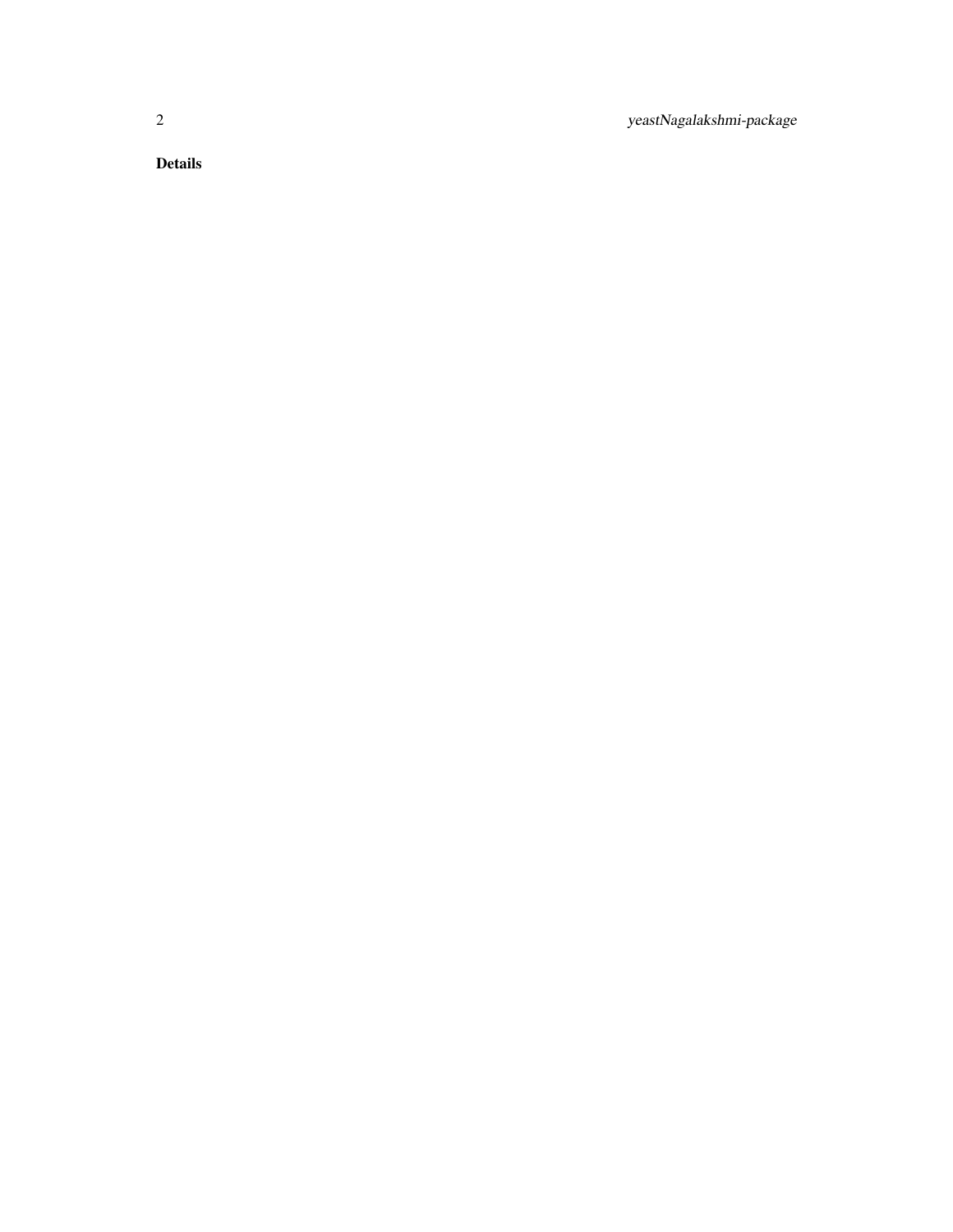| yeastNagalakshmi      |
|-----------------------|
| Package               |
| 0.99.0                |
| ExperimentData, yeast |
| Artistic-2.0          |
|                       |

Index:

yeastNagalakshmi-package

The package contains three files in extdata sub-directory. Two of them are pertained to RNA sequencing data in BAM format, and one is a TranscriptDb object of yeast from transcript annotations available at the UCSC Genome Browser.

#### Author(s)

Martin Morgan <mtmorgan@fhcrc.org>

Maintainer: Biocore Team c/o BioC user list <br/> <br/>bioconductor@stat.math.ethz.ch>

#### References

Nagalakshmi et. al., *The transcriptional landscape of the yeast genome defined by RNA sequencing*, Science, 320:1344:1349, June 2008.

#### Examples

```
y <- system.file("extdata", package="yeastNagalakshmi")
dir(y)
```